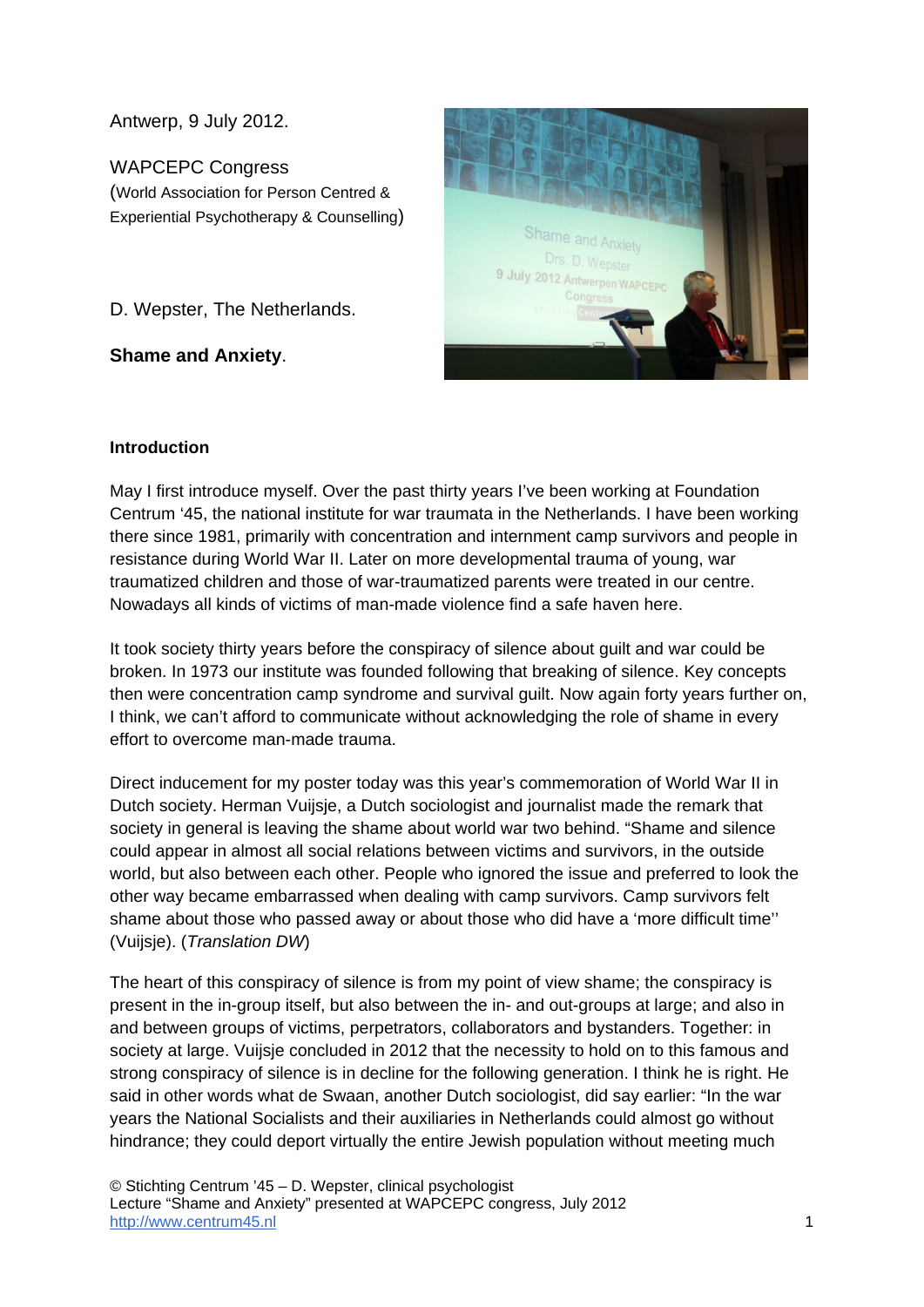resistance. Outrageous is that maybe not, it is shameful though. There must be a hidden reproach in the relationship between the survivors of the German murder campaign and their remaining contemporary compatriots on the one hand and on the other hand a secret shame does enter: 'you don't have done a lot for us", opposite: 'we could, dared and wanted to do not much for you guys". The discussion in this words is rarely conducted in public, such a collective working through has not taken place in this country. Yet it is as implicit structure present in the interaction between survivors and their fellow human beings" (de Swaan). (*Translation DW*). I can indeed only affirm this as a correct description of the deficiency in postwar dialogue. Reasons enough to deepen our understanding of the psychology of shame.

The structure of my poster session today will be as follows:

- 1. I will at first show you what PTSS is. What is the usual definition? I will reflect shortly on the proposal of the DSM 5 definition of PTSS of May 2012.
- 2. Then I would like to define existence related anxiety and shame and reflect on their role in PTSS and in developmental trauma.
- 3. Central will be the statement that anxiety, guilt and shame should be central in PTSS definition and trauma treatment. In a vignette I will show the enduring consequences of maladjustment, of persisting in focussing on the symptom level, and of consequences of not being in attunement to the emotions of shame and anxiety for a once young war traumatized child-now grown into an adult man.
- 4. In the short fourth part of my lecture I will mention how intersubjectivity has become of growing interest in psychotherapy and in trauma therapy.
- 5. I will conclude in stipulating how fruitful for dialogue sharing of shame of being a man can be.

# **1. Definition of PTSS.**

So to begin with: PTSS in DSM 4 is headed under the anxiety disorders and has as you know three main clusters: re-experiencing or intrusion, avoidance and hyper arousal. In the avoidance you can see already the glimmering of shame.

In the proposal of the revision of PTSS in DSM 5 (http://www.dsm5.com), published on the internet in May 2012, these three clusters are refined but mainly recorded as the same. One new group however is implanted. It relates trauma and historical events, that main objective of my and our existentially orientated therapeutic work and accordingly related to my main statement today.

It is brought as cluster 4: Negative alterations in cognitions and mood associated with the traumatic event(s), beginning or worsening after the traumatic event(s) occurred), as evidenced by two or more of the following:

- 1. inability to remember an important aspect of the traumatic event(s)
- 2. persistent and exaggerated negative beliefs or expectations about oneself, others, or the world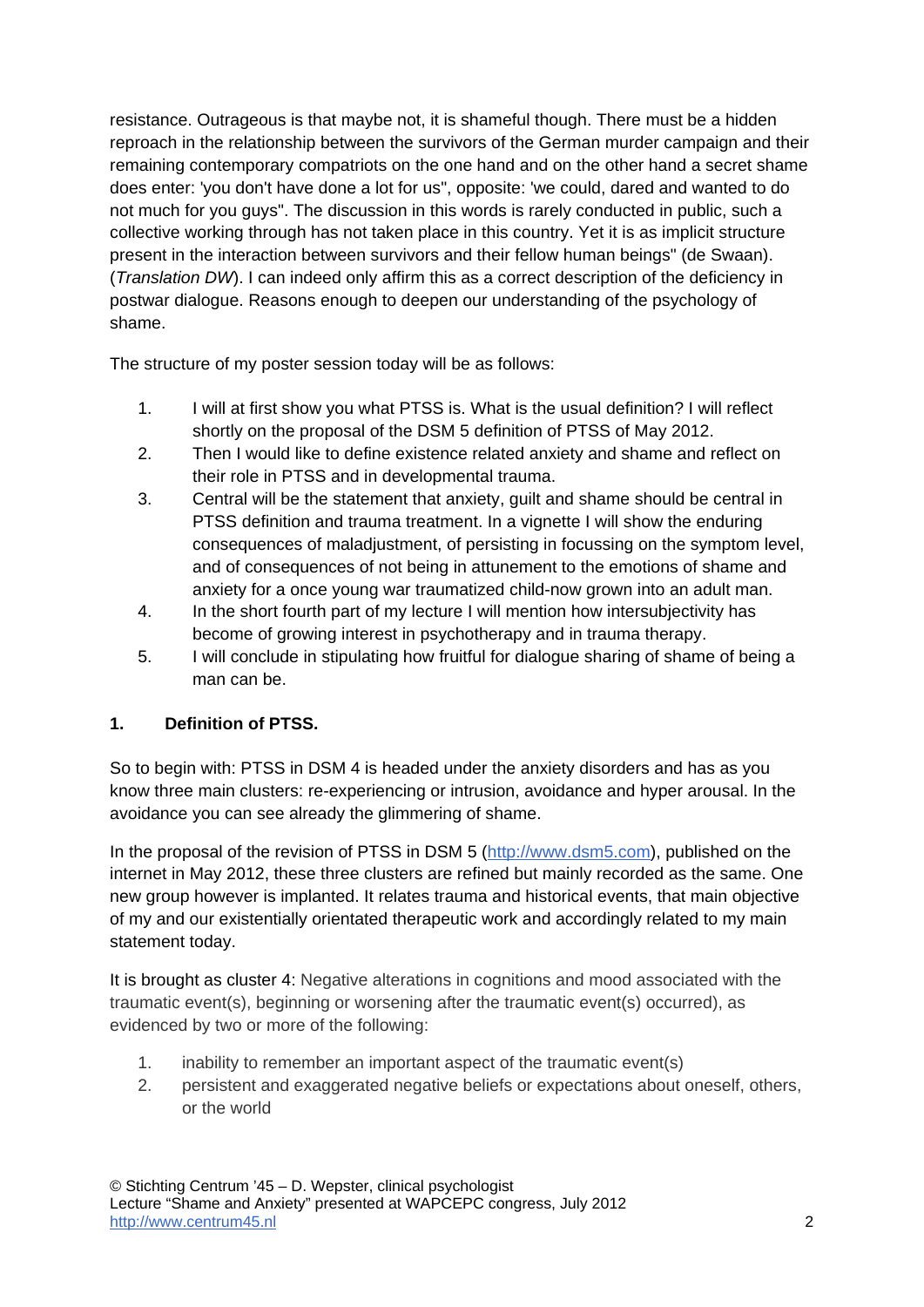- 3. persistent, distorted blame of self or others about the cause or consequences of the traumatic event(s)
- 4. persistent negative emotional state (e.g., fear, horror, anger, guilt, or shame)
- 5. markedly diminished interest or participation in significant activities
- 6. feelings of detachment or estrangement from others
- 7. persistent inability to experience positive emotions (e.g., unable to have loving feelings, psychic numbing)

This is an improvement from my point of view, because anxiety and shame are there under 4, but still at a symptom level and seen as a negative state and as a negative alteration, as a disorder; not judged as a natural existential and positive phenomena, not with signal value and essential for repair of contact as I would prefer. Existence and thinking in terms of disorders are still being seen as mutually exclusive. Why is that existential level so important in our thoughts about psychotrauma? I will explain.

The confrontation with death and extreme violence brings deep intrusive and decoding experiences, as we come to notice in our institute each and everyday. Basic assumptions about life appear to have been completely shattered. The world is benevolent; the world is meaningful, and the self is worthy. Those main assumptions are shattered. Sometimes symptoms, thinking now again in line of DSM 4, form themselves after the devastation; yes, that is often acknowledged. And common opinion in general text books, following DSM 4 line of thinking, indeed is also that ..."unaddressed symptoms of PTSD (and I think here they mainly imply shame, guilt and anxiety) can get worse over time and may in the long run even contribute to the development of other psychological disorders, such as major depression, substance use disorders, eating disorders, or anxiety disorders……" That is the world turned upside down. No wonder, I would say, when one leaves the etiological so important emotions shame and guilt unaddressed, bypassed in PTSS definitions; they will continue to exist and come again and again in a different guise. Depression, substance disorder and so on. It's a disorderly way of thinking, so to speak. As long as one bypasses the central emotions they keep undermining our health.

In the last decades in the early 70's shame has been rediscovered and rehabilitated as most important in psychotherapy and nowadays in the aetiology of PTSS as well. Helen Block Lewis has given evidence based proof of stagnation in therapy when shame is bypassed. And after her, a growing stream of attention has been generated. I am a strong supporter nowadays of that group who want to define anxiety and shame as centrally present, as pillars of PTSD in DSM 5 and not only applaud the proposal done which is persisting in seeing shame and anxiety from the negative side.(see Budden) I will make clear why in the following.

# **2. Definition of anxiety and guilt, and shame and further reflection on their possible role in PTSS and developmental trauma.**

# **2. a. What is anxiety and guilt?**

Since Kierkegaard anxiety has primarily been seen from the perspective of the development of individuality in existence. To become an individual one has to endure one's own anxiety,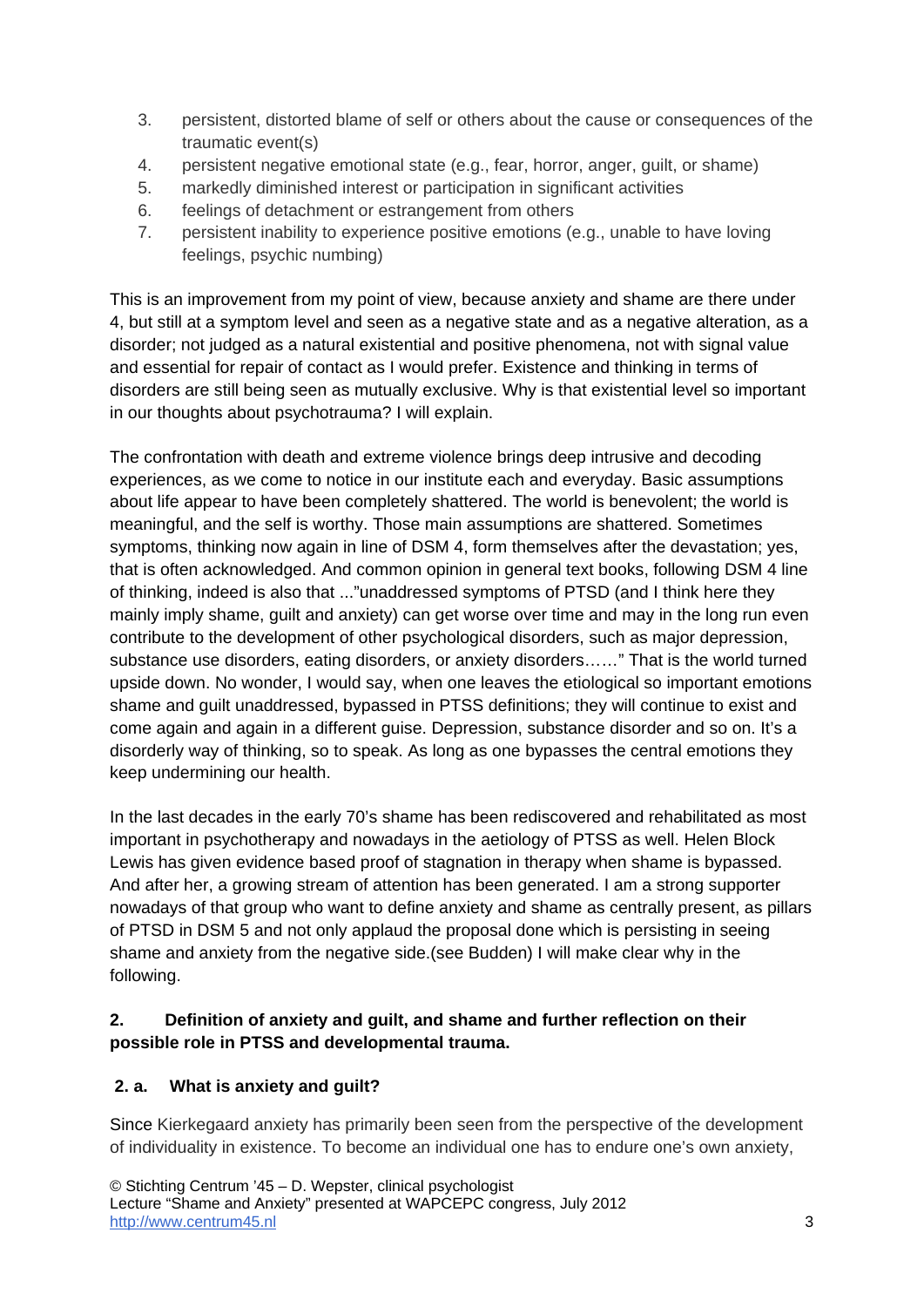Kierkegaard says. Kronfeld describes anxiety as Kierkegaard. Kronfeld says: "Anxiety is the psychological phenomenon of the existential removal of the unity of the person. Its archetypical image is the death anxiety, the anxiety that appears with vital destruction" (Glas). Anxiety is defined by him here in existential terms. Existential defined as guilt was defined by Yalom in his monumental *Existential Psychotherapy*. Guilt according to Yalom is defined there "as a dysphoric subjective state experienced as 'anxious badness.'" All forefathers of experiential psychotherapy pleaded to see anxiety as much broader than a symptom. According to May (1958b), everyone has ontological guilt. It is not a result of culture but rather of our self-awareness and it does not lead to symptom formation but has constructive effects on the personality. It can lead to humility, sharpened sensitivity in relationships, and increased creativity in the use of one's potentialities. Thus existential or ontological guilt is seen as a positive force. May characterizes it as "a positive constructive emotion…a perception of the difference between what a thing is and what it ought to be" (Yalom, 1980). Existential guilt is the mechanism by which one knows that one has lost one's way on their unique path to self-actualization. "Existential guilt is more than a dysphoric affect state, a symptom to be worked through and eliminated; [one] should regard it as a call from within which, if heeded, can function as a guide to personal fulfillment" (Yalom, 1980). And that call from within is caused by shame.

The existential orientated thinkers differed from the beginning of DSM line of thinking. They and I in their footsteps tried to relate anxiety to existential development and fulfillment, in other words to relate trauma and history. How then does shame fit in?

### **2.b. What is shame?**

### *Shame*

### What is shame exactly?

Allow me to give you some most phenomenological descriptions on what shame is about. For reasons of time I will leave new neuropsychological definitions aside, in spite of Schore's most important contributions in this area. I will focus mainly on the nurture side of the spectrum.

"Shame is *social* pain" ( Goudsblom), says Goudsblom, a Dutch sociologist. Scheff and Retzinger ( 2000), describe shame simply as "signal of trouble in the relationship." In their conceptualization, shame is even the "the master emotion of everyday life." It is the bond affect pur sang .

Shame is "this anger of love about individuality", as Hegel says ( Binswanger). And the famous German poet Hölderlin relates shame and *mortality*: '"it behooves us mortals to feel shame" ( transl. F.C), he said in his poem *Germania.* Agamben, an Italian philosopher, described In *Stanzas* that "shame is the index of the shuddering proximity of man to himself" In *Remnants of Auschwitz* he even argues that the hidden structure of subjectivity is shame. Shame is the basic and essential emotion of love and individuality here; and subjectivity and mortality are connected to it.

Agamben adduces Robert Antelme's most exemplary story ( Jean Amery) of a camp inmate who blushes when he realizes that he has been chosen and selected to die in order to argue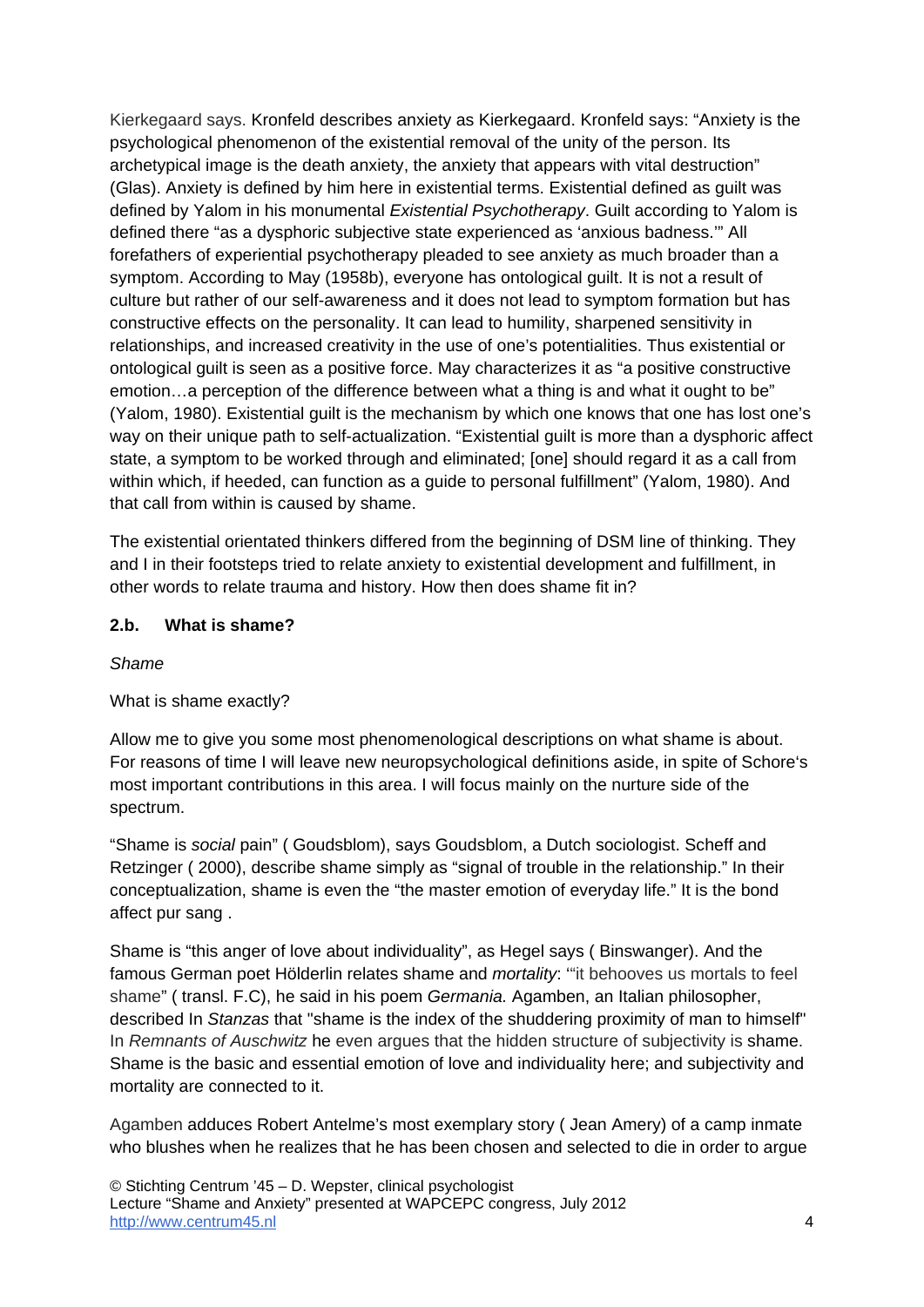that it's as though people feel "ashamed *for having to die*" (my italics): "man, dying, cannot find any other sense in his death than this flush, this shame" ( Agamben). Death is the road to awe, as Heidegger said and awe as that synonym of shame.

Existential shame after having met death and death anxiety make most of our traumatized clients in our institute feel as outsiders in society. They keep silent. The judgment about themselves or the fear of the judgment of others is most confusing and painful for them. They hesitate to bring their own shame to light. They are confused and they fear reproaches and they keep wondering about their "inner badness" and this in accordance to the story of the rabbi who answered the nine year old boy to his question: does the Self come from inside or from the outside? To which the rabbi said: Yes, … if you put it that way.. yes.: The feeling of badness: does it come from within or from the outside? .…The rabbi was wise enough to affirm and not-affirm, to live with, as I came to see, his and all man's shame, at the same time. To have transcended this opposition of subjectivity and objectivity, and help to fulfill that main task of individual development and resist the tendency to assemble symptoms.

Essentially, shame is the most basic *physical* of all human emotions. As Levinas says: shame is disgust and it's sticky, like a fly you can't get rid of. (Levinas). Shame is defined by Tansey: "as an event of intentional consciousness, constitutive of human relation and fitting to the intersubjective space where shared consciousness dwells. Shame is an apprehension of the asymmetry that exists between the two who meet in dialogue, contrasted with empathy and its apprehension of dyadic symmetry. In human relation, shame and empathy maintain dialectical reciprocity" (Tansey), she says in line with Levinas.

My own definition of shame is transcending and fitting this together: shame is in our kinship in finitude. This implies that we mortals, could meet another, in the notion of our finitude, in our reciprocity in shame of being a man. Shame one feels at the bottom of death anxiety. This seems to be the experiential token of my career. As Kafka in his hyperbolic way is saying at the end of *The Trial* .. :"…as if the shame will survive him…".

# **2.c. What is the relation of anxiety and shame in PTSD and in developmental trauma?**

L. Wurmser bridged a gap between shame and anxiety for me in these matters.. He differentiated in his magnum opus *The Masks of shame* three major phenomenological types of shame. There is anxiety about something impending-*shame anxiety*; a reaction about something that has already occurred-*shame affect in the narrower sense*; and a character attitude that should prevent the other two-a *shame attitude*, shame as a reaction formation. I will comment on the types here:

# **Shame anxiety**:

"Shame is", as Wurmser says, "a specific form of anxiety evoked by the imminent danger of unexpected exposure, humiliation, and rejection. Shame anxiety is twofold. Either it is a response to the overwhelming trauma of helplessness already experienced, like the trauma of massive exposure and rejection or humiliation. Or shame may function merely as a signal, triggered by a milder type of rejection and warning lest a more intense one reach traumatic proportions; the signal affect thus prevents regression to the traumatic state. That's most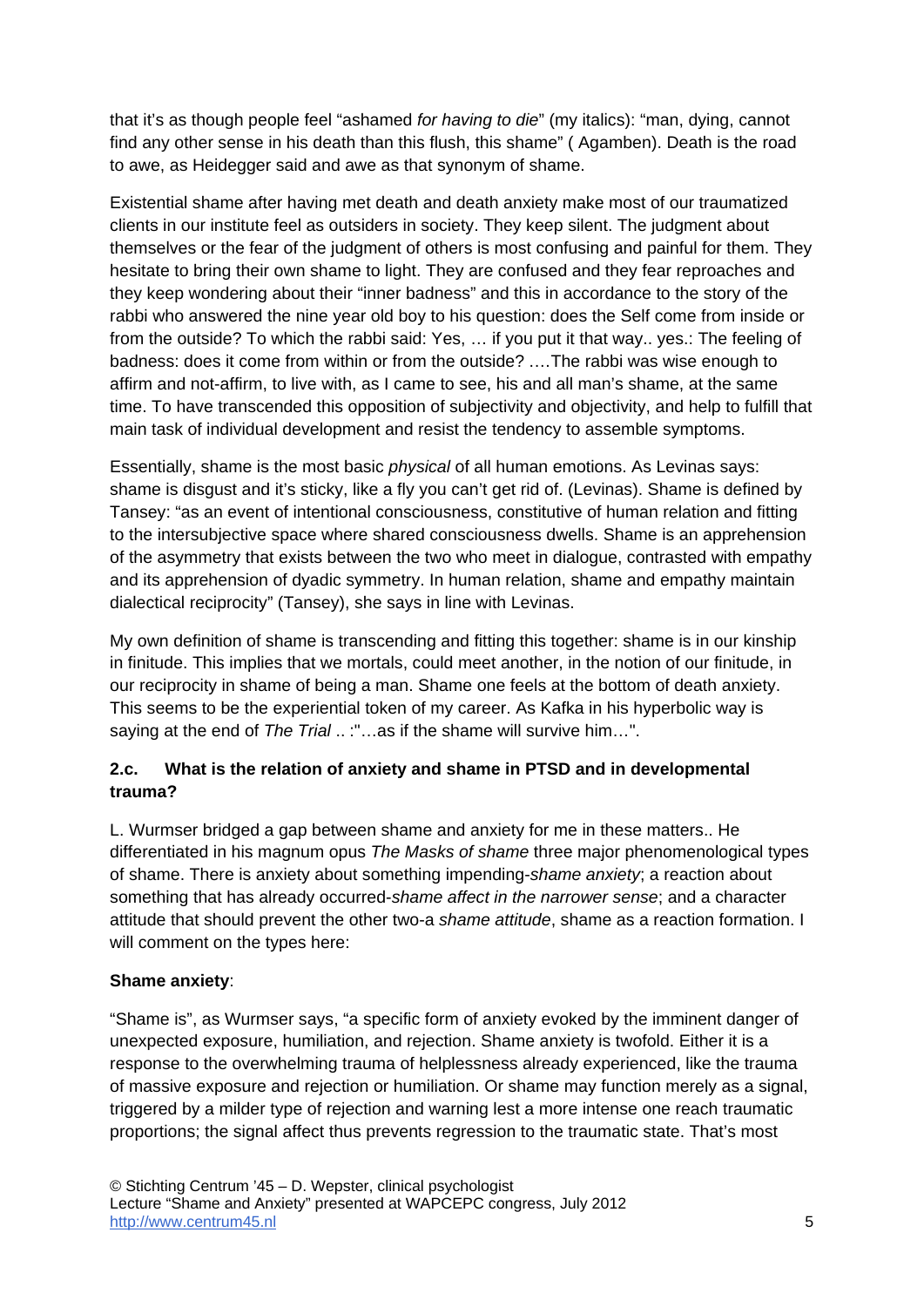important here for my statement because Wurmser said too: *"Shame anxiety is specifically self- potentiating and thus especially prone to traumatic mobilization and loss of control.".* Crucial here is the recognition of the signal value of shame as a trigger for traumatizing *and* retraumatizing experiences.

Here is briefly again the essence of Retzinger's model of conflict on shame and respect on which I did reflect on in 2010 in Roma on the conference.:



I refer to my text to be found on the internet on this model and its background. The crux here is in the acknowledging of shame from both sides in a partnership and the danger of getting into the feeling trap ( Lewis) of disrespect..

In my practice I asked my clients if they could substitute anxiety in the place of shame in this model. Surviving is anxiety, one said. Another said surviving is having anxiety. They and others affirmed my idea strongly that they knew that self-enforcing cycle with anxiety as well. So far Retzinger, back to Wurmser.

### **Shame Affect Proper**

Wurmser again: "When the exposure and humiliation, the showing of weakness, have already occurred, whether mildly or traumatically, a much more complex affective and cognitive reaction pattern than mere shame anxiety usually ensues. It generally encompasses even deeper shame anxiety- as well as more profound anxieties. But it also entails self-condemnation and attempts somehow to expiate the disgrace incurred, both to wipe out the stain and to prevent further degradation. This complex affect is clearly the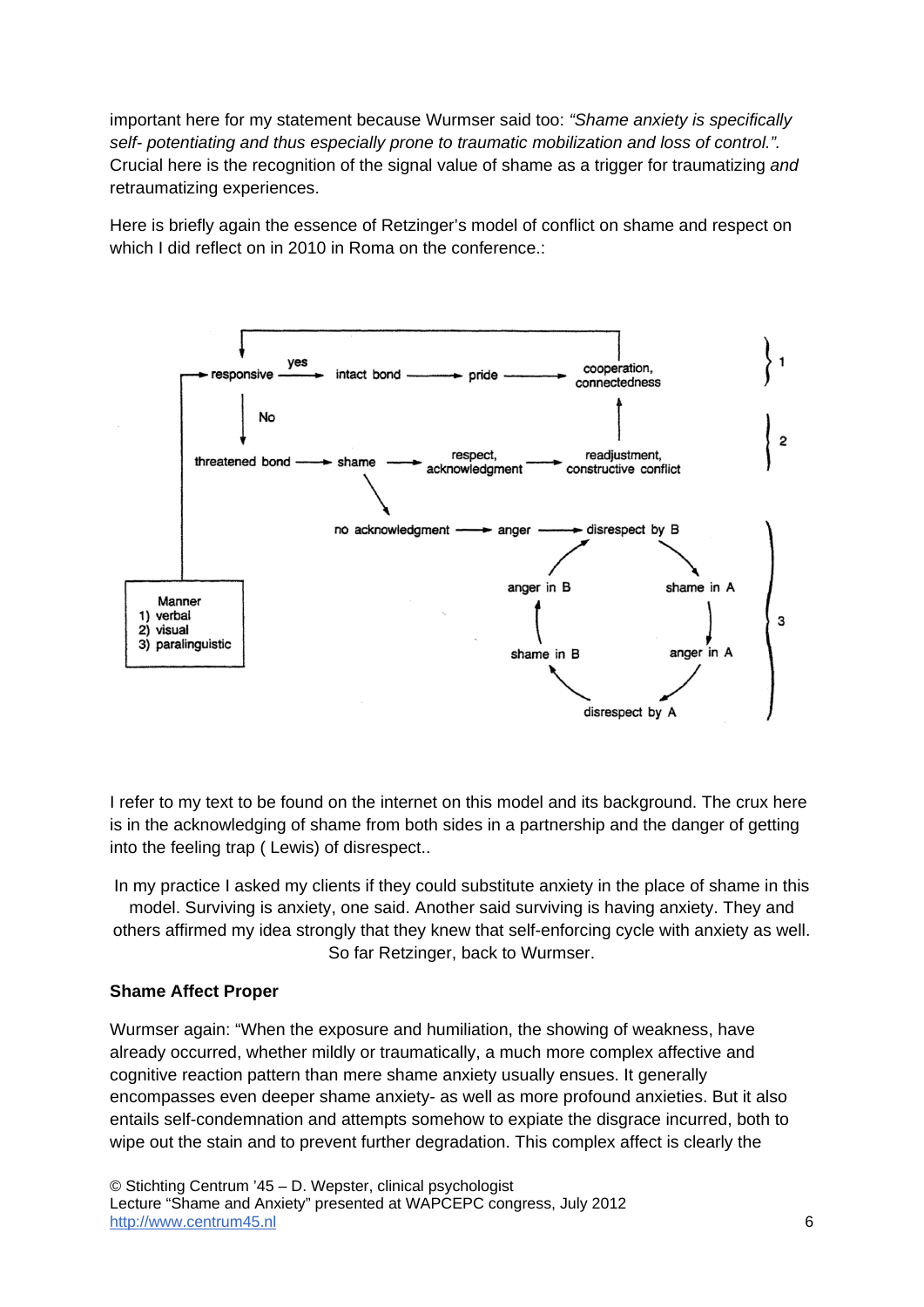center of the entire range of shame effects".( Wurmser) Here one can see the integration of the shame and anxiety feeling loops of Retzinger and Lewis a.o.. It is exemplary of what we see each and every day.

## **Shame attitude**

"Shame", finally according to Wurmser, "may become a general *attitude* of bashfulness, of avoidance of situations and actions that would bring about humiliation….. That is when traumatized people avoid triggers that will bring humiliation, they become an attitude in the end". Shame as the core of the conspiracy of silence, I would say.

Shame is to conclude a basic phenomenon in trauma and therefore my central statement today is:

## **3. Central statement.**

Every conversation about the influence of a traumatic event, every trauma treatment, can only be ended successfully, when specifically three kernel emotions of a trauma, shame, guilt and anxiety, receive their proper attention and sharing and receive comprehension in its working through, in their essential meaning in posttraumatic life.

And as we came to see comprehension in society at large did not always take place. Effects of malattunement and negligence of them even lead to the fore mentioned conspiracy and developmental trauma, to which I would like to turn our attention to now.

## **3.a. Anxiety is widely recognized, shame widely repressed. Effects of malattunement and negligence in developmental trauma.**

I found out while working with second generation war traumatized a remarkable resemblance of my practice to Stolorow and Morrison's work. They came to write: "It must be remembered that caregivers who repeatedly deflate a child's expansiveness are unlikely to respond with attunement and understanding to the child's painful emotional reactions to these deflations. The child, therefore, is likely to perceive that his painful reactive affect states are unwelcome or damaging to the caregivers and therefore must be sacrificed in order to maintain the needed ties."( Stolorow).

While reading this I could see in my mind's eye lots of children of traumatized parents in their struggles with shame about their vulnerability and with their loyalty to spare their parents further pain even at the cost of their own development. An example follows:

# **3.b. Vignette.**

My client, born in 1940 was sixty-five years old when I met him. He had a short beard and was quite nervous but very cooperative. He was in the habit of clearing his throat and he was a fast talker. He complained during the first meeting that he was too emotional and that being emotional was a bad thing. He suffered a lot from overwhelming anxiety since the war. He was accompanied by his wife to whom he had been married since he was 26 years of age, so they had been married for about forty years. They had two daughters together, he told me. After secondary school, which went well, people had advised him against joining the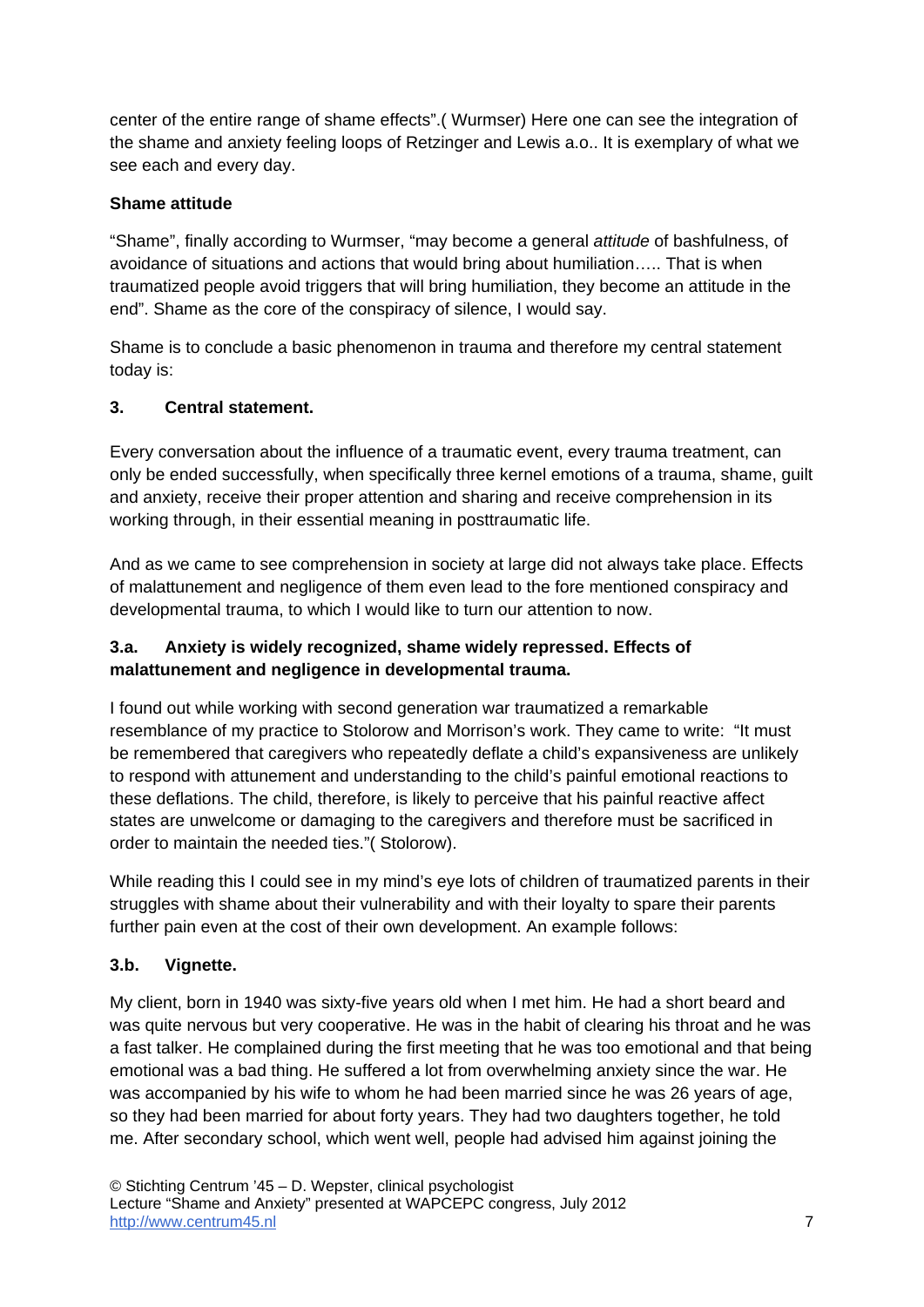military but he had been determined to prove himself to be a real man. He did not want to be called a softy. He was determined to show that he could face hardships but even so some of these proved too severe. During this time he had been seriously ill for seven weeks. Afterwards he followed a teacher study in mathematics. Panic attacks caused the loss of a girlfriend and the breaking off the study. However he did become a teacher in elementary school. At times he was overwhelmed by tension, he recalled. At a time he had 53 children in his class, but he would not give up. He had to go on, to prove himself worthy no matter how sick he was from anxiety. Situations in which he was the central figure were not his liking. He said in embarrassment the wrong things at the wrong time. He got disorientated at times, suffered from heavy headaches, ulcers, eczema. He felt at his best as a loner.

PTSS is described in three clusters: avoidance, intrusion and hyperarousal. My client did find a typical coping style. Whenever he suffered too much pressure, he would go for a bicycle ride for three hours or so in order to calm down or he'd go rowing for hours on end. He kept this all to himself and never talked about it. He became aware, he told me, that a leading position as a head teacher was above his abilities. Although his psychological difficulties did not go unnoticed, he was still encouraged to apply for a position as headmaster. Fear and panic attacks however were the reasons why he gave it up in retrospect.

His wife was taken aback during the intake and afterwards by what she heard about his long anxiety history. Finally it all fell into place. In the late eighties, after some twenty years of hard work, he was declared unfit to work for 50 % or more. At times he was very depressed and even had suicidal tendencies. In several psychotherapies the symptoms were treated and never, I repeat never, had the relationship with his anxieties during the war been explored or acknowledged.

How should we have to engage with anxiety and shame in the psychotherapy relationship of traumatized people?

Helen Block Lewis according to her daughter, Judith Herman, says, addressing shame *directly* and not bypassing it or ignore it. "Addressing shame *directly* facilitates therapeutic work, by normalizing shame reactions and by giving patients a relational framework for containing and understanding them". Simple just addressing it and ipso facto in my experience-addressing anxiety directly as well. Herman wrote in the line of her mother: 'Adopting the viewpoint that shame ( and thus anxiety too, DW) is a normal state which accompanies the breaking of affectional bonds allows shame to take its place as a universal, normal human state of being. Analyzing shame reactions in an atmosphere in which their natural function is taken for granted makes analytic work considerably easier… Perhaps the greatest therapeutic advantage of viewing shame and guilt as affectional bond controls is the emphasis placed on the patients' efforts to restore their lost attachments."(Herman). One could see the affirmation of the signal value here.

How did I precisely accomplish that here with my client? By simply at first direct addressing the wrong core notions about himself in which posttraumatic shame and anxiety had been enveloped. He was flabbergasted first. During the first intensive period of weekly talks he asked permission to tape the sessions, because he was not able to integrate my comments right on the spot. This way of learning had its advantages. He came to copy my spelling on account of mistaken core notions about himself. He used me as a help ego. He felt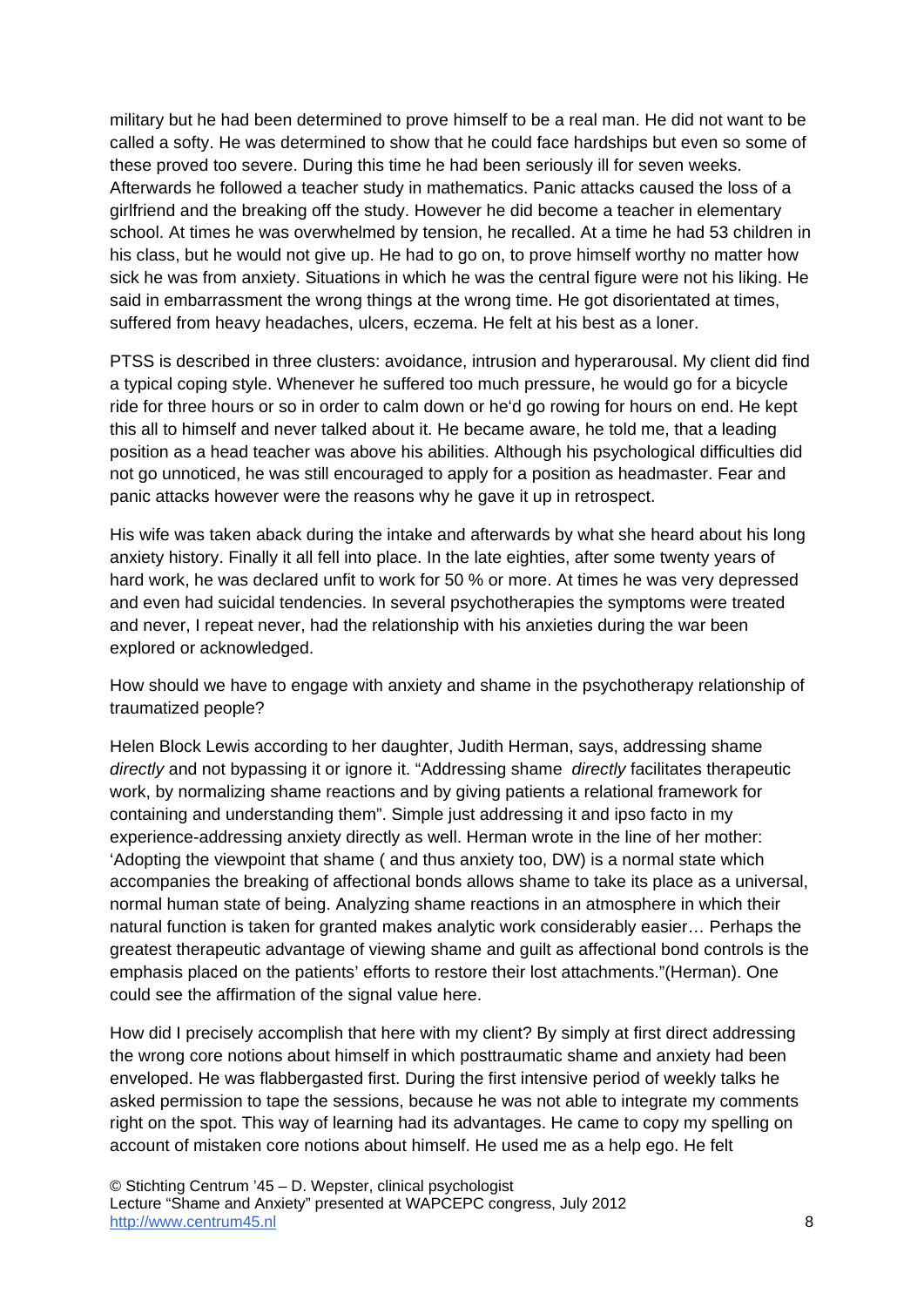miserable, he said, I rephrased him in more accepting terms - that he had felt touched instead. That's a better way you pay respect to what is going on in yourself, I emphasized strongly. You do yourself more justice when you admit that all this still fills you with so much sadness. You often tell me that you were emotional and that you disapproved of that. You did not accept the fact that you were a human being with human emotions and feelings. This implies acceptance of your inner sadness. Instead you cut yourself off again and again from your self-awareness. You have built a false self that way. Quite successfully. Everybody thought you were quite alright. You behaved as expected. As not afraid, firm, going on, come on, you have no reason, there is nothing, what have I gone through, in comparison with what those others have lived through in that big war. You were used to make light of your own feelings : You did not accept it when you were in a state of anxiety. What you did not do was again in more acceptance regard it as follows: "my greatest fear was that I cannot face this when the feeling is this intense." I then insisted : You have quite a lot of capacities and will become a man who can realize what had been. You have that possibilities. A growing awareness of what happened, not only with yourself but to others as well. With strong affirmation I said: You are in that growing process, I don't have any doubts about that. After a time you don't use the tape recorder anymore, because you can listen and comprehend directly what I said. Accept your feelings of anxiety.

I am talking now about my attitude of almost unconditional positive regard in his early years of treatment in which I encouraged him strongly. I succeeded this way in direct attuning to his yearnings of being seen, which were repressed since he was a little boy. In an empathic understanding I could explain to him in which way he was deformed, and as a result of this, we could reconnect his feeling to his experiencing during the enfolding reframing in my interpretative work.

"Without interpretation, one's empathic receptivity is inarticulate, but without receptivity interpretation is empty." (Agosta). I would paraphrase it like this: Interpretation without attunement is empty, interpretation with attunement is empathy. I succeeded with empathy. How?

I used the context of traumatic events in doing his*.*

We discovered the importance of his family background *and* the importance of the context of his traumata:

He had been the second in his family with a three years older sister. After him a sister was born in 1942 and another one in 1946. Two brothers, born in 1947 en 1950 made this roman Catholic family complete. And if this was not enough, after 1956 an orphan and another girl were adopted by his parents in line with their almost natural altruism. The engagement to societal needs were home-made, so it seemed.

At their very home there had been a printing machine, which was used for resistance-papers as well. There was lots of hidden ammunition. Fugitives were hidden in their house and were then taken to safer places. Illegal radio receivers were in the house. Father had to flee several times into hiding. During the whole war their home was a center of resistance activity of the illegal press. The children were instructed to cry whenever there would be a visit by the German authorities, to hide and be silent. The constant factor in the upbringing of my client was fear and during the war a growing fear. It should be remarked here that only a very small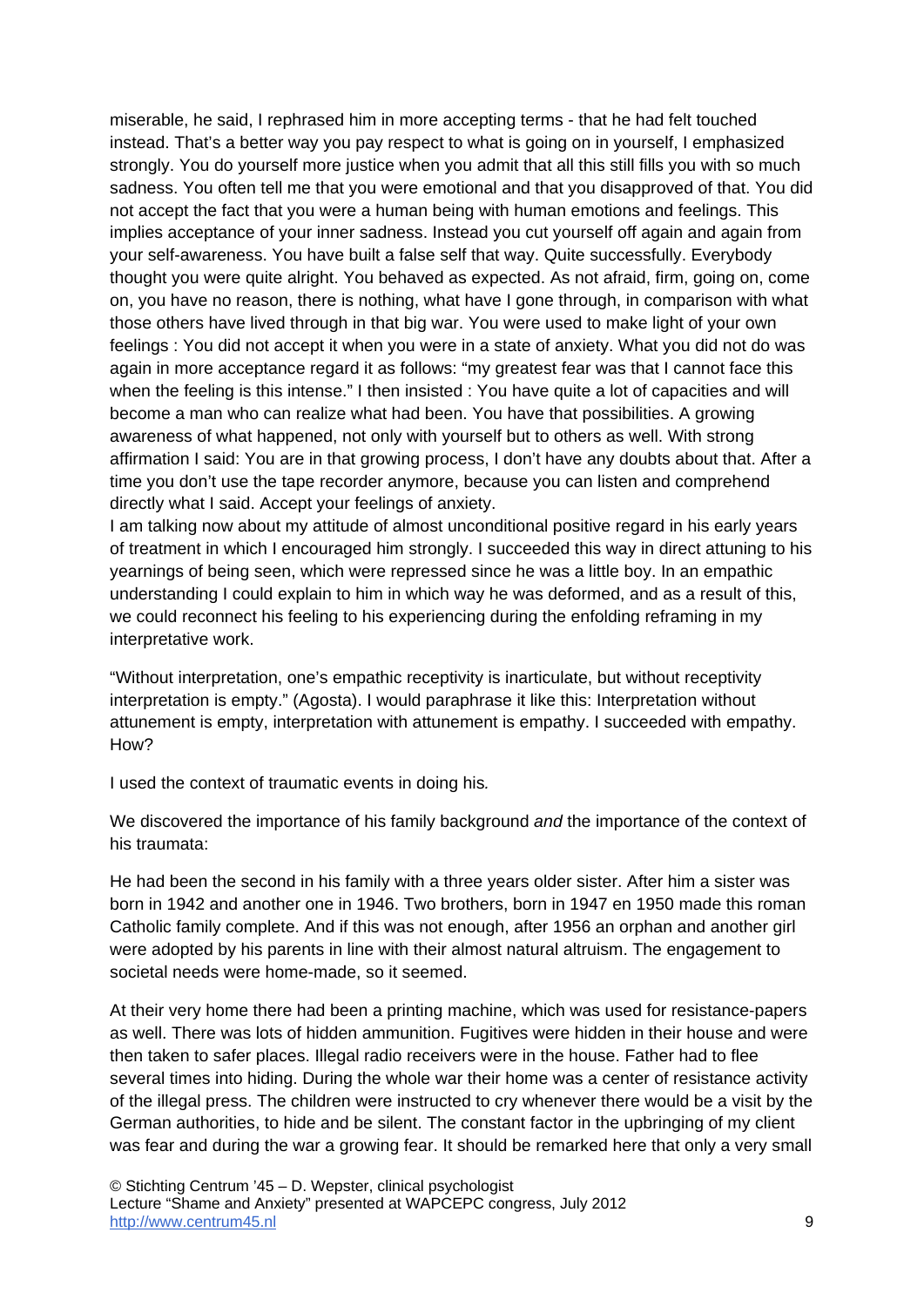part of the Dutch population was involved in active resistance right from the start. The Catholic parents of my client were two of them. And the illegal press was regarded as the most important engine of the mentality of the resistance.

By the end of the war the Germans were quite irritated that the illegal press had gone on so steadily. They searched fanatically for the resistance. At the end of the war in 1945, a riot (a major family traumatic experience, because the assumption of invulnerability broke down) took place. A resistance friend was obliged to transfer some secret documents, and he asked the parents of my client to hide them. They, you should have guessed by now, said yes. The Germans stood nearby, only 50 meters from their house. Especially the panic in the eyes of his father made a terrible impression on the 5 year old boy. A reprisal followed the killing of a Dutch SS collaborator who came too close to the resistance group. 10 resistance fighters were selected for execution on the spot where the collaborator was killed. So there was really close intimidation. After the war the father did show signs of breaking down from stress, in 1953 he fully collapsed and never really got well again.

Once, and it proved to be one of the most intrusive traumatic experiences, a group of soldiers in full fighting gear, probably on a training trip, but with fixed bayonets and so on, came to hide in their backyard. The traumatizing moment of the blade of the bayonet right before his eyes made the young boy freeze. He died not scream, in his memory he hid inside, with a terrible fear. He met his own death-anxiety prematurely. And he internalized the event and formed an introject and never talked about it. It interfered with normal development as many, many more experiences did.

His father wrote diaries for each and every child – three during the war ( translations are mine, DW). My client did take a long time of hesitation before he dared to read it. But it was rewarding. He did find in it the coincidence of the beginnings of panic attacks and the fact of the fatal crashing down of an allied airplane after a hit by German fire very close by.

I will show you how continuously the parents made the right interpretations and were aware of the causal relation in their child between event and the emotion of anxiety. And please hear this with a perspective of the necessity of precise attunement to anxiety. They knew what was going on, but could evidently not accurately attune to their little boy's inner world.

The diary on 3 May 1943: "..and above two weeks ago during a shopping trip with aunt Annie you have seen an airplane on fire coming down; you were so excited that you still start talking about it every moment. You won't go out; not even in the backyard. When you hear a sound you come inside and with loud screams you hide under the table."

On July 1943: "Henneke is better for a long time, but he is afraid and nervous as ever, and this grew even worse when suddenly two fighter planes were coming out of the clouds and were firing at nearby gas storage tanks and so. To all it was frightening, but for you, so nervous already, it is worse, all day you were talking about and said "bang, bang" and were overexcited, hey little Keesje, don't stay so crazy and just go out playing as you did before.. you stay alone by yourself and however hard we try to encourage you, there is always an argument with which you try to prevent having to go out."

How hard his parents tried, they were not able to contain and attune to his inner anxieties. They tried to stimulate him to bypass his feelings.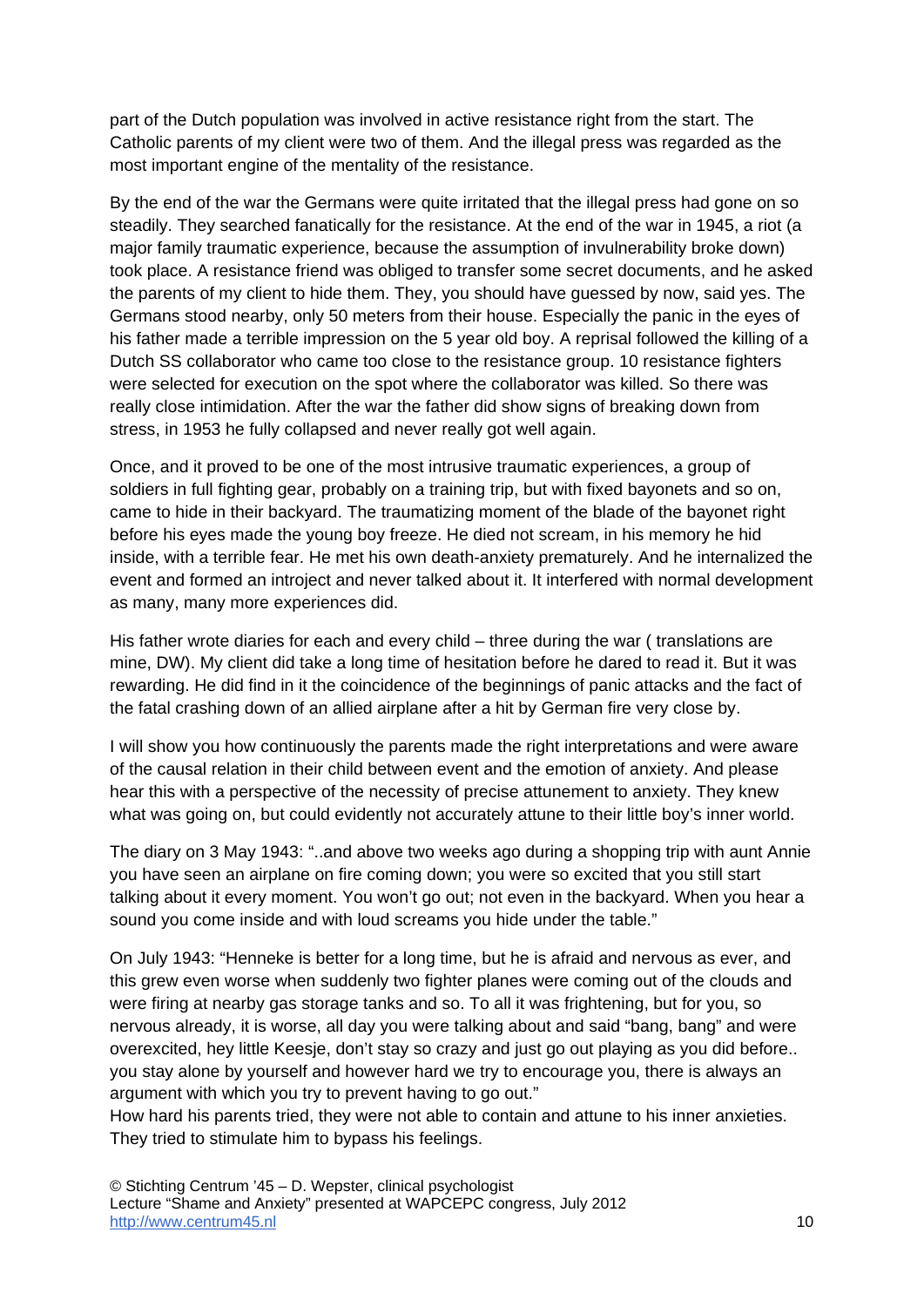At one time he just went lame**:** From the diaries of his father again: April '44: " All specialists were consulted but nothing came out of it ' .. We have even suggested that the anxieties and the fright were the cause of that funny left leg, because at Easter you developed it, and the Saturday before you had been totally upset by dogfights in the air above our heads during which one airplane dropped his bombs which came whistling and screaming down on us, and you were with reason totally upset, and one person can better resist this than another, although it is nerve wrecking for all.."

They were not able to relate to his anxiety.

August '44: "Hen is still very anxious and nervous, I don't have to tell you that you are quite a burden to your ma, she can't get you outside because you are afraid of everything and inside you do the craziest things that are expressions of nerves. It can be hoped that the war is soon over so that there will be no reason for anxiety anymore. And you won't have lasting effects of it."

How different that would be.

He kept telling me his greatest fears were when during nightly air traffic above their heads right under the ceiling he lay afraid with eyes wide open.

And we came to read in the diary: "With eyes full of great anxiety you look to the air. Real nasty for you and for us, but hopefully we can get it out of your system again, for when you stay as you are now, you will be soon a little nervous patient, and that is not our intention little curly-head." They loved him, were full of compassion with him, but could not reach his inner world.

In therapy I came to reflect on this history with empathy and acknowledgement. I could help him in the containment of his emotions. He could endure his anxiety and even express it a creative therapy and felt relieved that Chris his creative therapist and I did not ignore his shame and anxiety about himself.

When he was around 67 years of age he summed it all up in a report to Dutch legislators: "I remember the constant dread, the tensions and the death anxiety in my elderly home". He declared that this troubled him all his life.

That he had a war history himself with long-lasting after effects, he was quite surprised to find out. That his history could be seen and evaluated, as I did, for its own sake, was unexpected. He broke down in tears when his warm-hearted wife put up a flag for his sake on a certain remembrance day. For the first time in his life, he felt that his personal sadness had found a place. A successful try to show empathy and acknowledgement from her side. Later his personal sadness could become part of the family history again. Before he had been sad too, but not with the inclusion and awareness of his own part. At last all impediments were breaking down. Finally those walls around the formed introjects were melting down. I myself came with him to reconstruct the history of his struggle with anxiety and shame about his anxiety. A history of, mind you, almost 65 years. A long history of maladjustment, of malattunement, of crippling inside, of feeling shameful about himself, of isolation, depression, panic attacks, of suicidal tendencies. He was nearly almost in despair at last. But we hold on and we struggled through his false ideas about himself.

In November 2011 he wrote to me: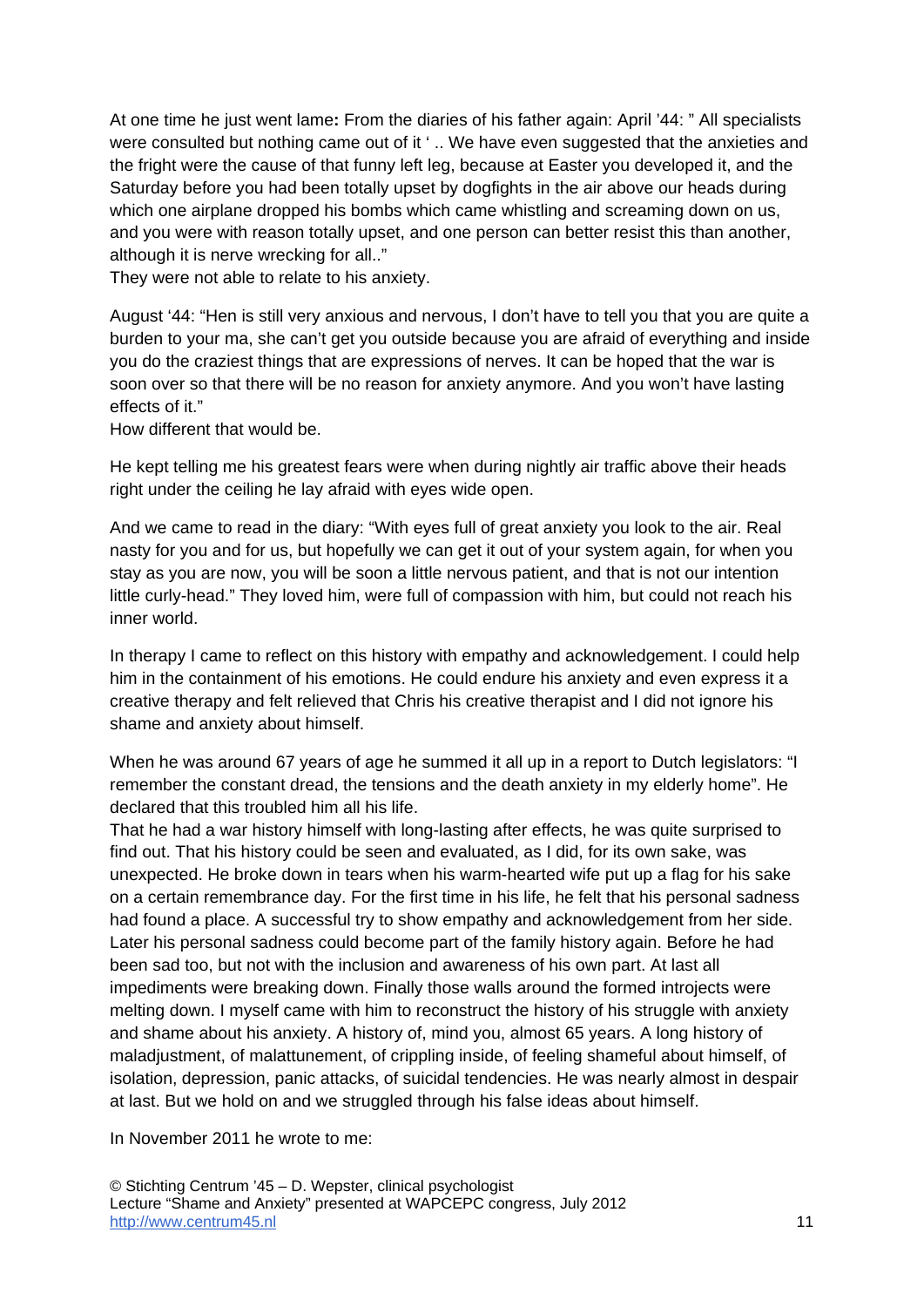As a child you are left to the gods. When you are this afraid, you invite teasing. I noticed that I did not dare to do a lot of things. I hide away and avoided contacts. "Because I was so fearful and dared so little, I was ashamed of myself. I was different from other children. I was vulnerable. Looking back, shame and anxiety were two sides of the same coin. They reinforced each other. When I grew older and was more aware of my being different, the effects of shame and anxiety only grew. A teacher in the fourth grade liked it to call me in front of the class in order to make fun of me. A doctor told me I had to become a man, who should behave differently." He was supposed to bypass his anxieties. And last January 2012 he wrote in looking back : "I was my anxiety… In difficult times even a social worker, especially for war trauma related situations did refuse to see me more often. His anxieties were not taken seriously. When I came to you I read a sentence by a professor van Boven. He said : "Acknowledgement is the beginning of healing." You gave me that right from the start and reached out. I needed that to go through the process. I was not a fool, not a softy. I was a child who was totally shattered by the constant death threat which governed our home life. What happened was quite normal, according to the circumstances." In retrospect he wrote : 'The wound of being alone, that total solitude has played a large role in my life, and it still does, although not so fundamentally as before. Being alone, left behind, still is a great anxiety which can be triggered easily. ( especially right before falling asleep). Often I did myself harm with this. I had to be better than others, I was not a person who could accept failure, I had to do everything right. I was exhausting myself, almost consuming myself. ( I discovered a short while ago, that I made enemies of others and so created a part of my anxieties.). Only if another person was cognizant and appreciative, was it ok. I did not value myself. My value was what others thought of me. It is a lifestyle, which is hard to overcome." My client said as a result of growing insights, and in contrast with the beginning of our therapy, some months ago: " Although it is difficult I try new ways. I show myself as vulnerable, weak, not being able to do everything. To be tired not out of exhaustion but just because I feel that way. My surroundings have to accommodate that… I was a child on the run, now I am an adult who is aware of his own self-esteem. Greet told me she could come nearer to me. That our relation is more intimate. Also my daughters do say: Dad, you are so much more reachable". I am worth loving now, not because of everything I can do, but more because I can't do everything and because I am just growing up to be a normal man".

My client said it this way: "The vicious cycle in which I was in shame and anxiety was only broken during our talks. You showed me that my traumatization and the anxieties which followed were just normal appearances for a child that had grown up under these circumstances. By admitting this notion, I learned to accept it. The shame lessened and the way to my liberation could begin."

We could let his long bypassed yearnings for recognition by others come into our contact. Trauma and experience came together. My client grew to be able to talk with others about the influence of the war and his struggle with shame and anxiety in daily life. We normalized that intersubjective exchange of reflections about the war. But now without hiding and crippling inside.

My client, to end my vignette, did talk in the early days of our contact about a friend. A German friend who had a war history himself. They could talk about the consequences of the war during their life-long friendship. They shared during holidays in nature their love for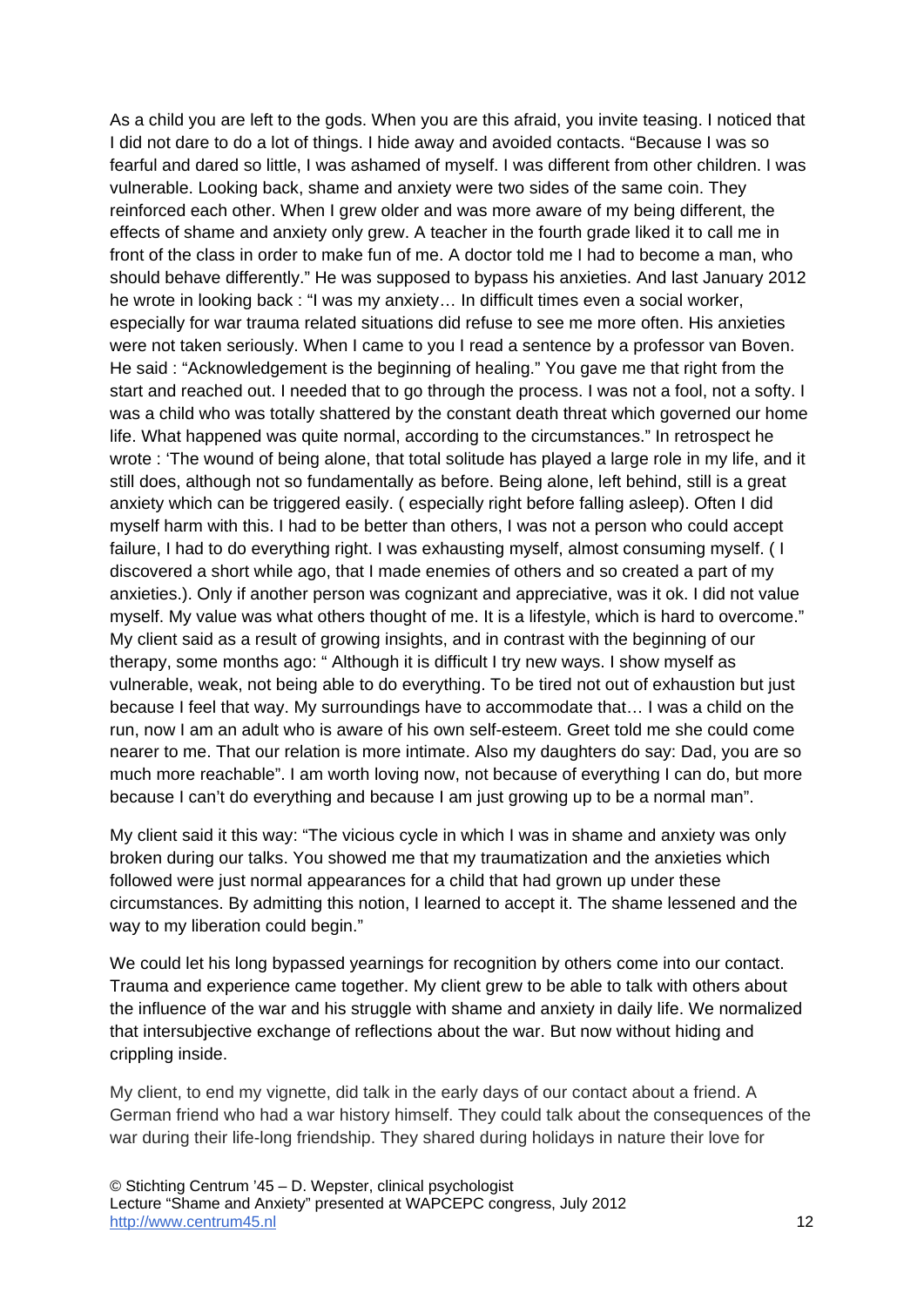nature as well. During my time with him the friend became ill, seriously ill. My client told me about his capability of facing this process. Until the end he could stay near him and face death right in the eyes. He and I both shared then that notion of kinship in finitude. I could enfold my definition of shame with him. In this kinship of finitude which is I came to conclude, the shame of being a man, we have common ground and possibilities to share. On the existential level he had been able to reflect on this during the passing away ceremony of his friend. He made a deep impression there and when handing me over the text which he came to speak out, I realized we were at the end of our therapy. A mature adult was with me and we shared emotions about his impressive life achievement. We shortly afterwards ended his therapy. It was an empowering experience for me too.

# **4. Shifts in the practice of psychotherapy; from object relation theory to intersubjectivity**.

Before arriving at a conclusion of all this I would like to present you some new integration in the theoretical level. Stolorow and others integrate herein object relation theories of Kohut a.o. into an existential development; they brought together trauma and development, bridged the gap between symptom and anxiety and between shame and history. They transcend that curse of the Cartesian dualism and gave empathy and attunement an urge in developmental dialogue. Stolorow said:

…" A basic idea of intersubjective theory is that recurring patterns of intersubjective transactions within the developmental system results in the establishment of invariant principles that unconsciously organize the child's subsequent experiences" ( Stolorow and Atwood, 1992). And

…" It is these unconscious ordering principles, forged within the crucible of the childcaregiver system, that form the basic building blocks of personality development. Increasingly, we have found that those principles which unconsciously organize the experience of affect are developmentally central in building and shaping the personality and are of greatest clinical import. From early recurring experiences of malattunement, the child acquires the unconscious conviction that unmet developmental yearnings and reactive feeling states are manifestations of a loathsome defect or of an inherent inner badness. A defensive self-ideal is established, representing a self-image purified of the offending affect states that were perceived to be intolerable to the early surround. Living up to this affectively purified ideal becomes a central requirement for maintaining harmonious ties to caregivers and for upholding self-esteem. Thereafter, the emergence of prohibited affect is experienced as a failure to embody the required ideal, an exposure of the underlying essential defectiveness or badness, and it's accompanied by feelings of isolation, shame, and selfloathing" ( Stolorow).

I can't help thinking about my client again and others as well. But in our therapies we are on the right track.

# **5. Conclusion**.

Here I would like to end my poster with broadening the in 2003 in Egmond at the WAPCEPS Congress pleaded hyperacusis with survival-guilt and -shame with a hyperacusis to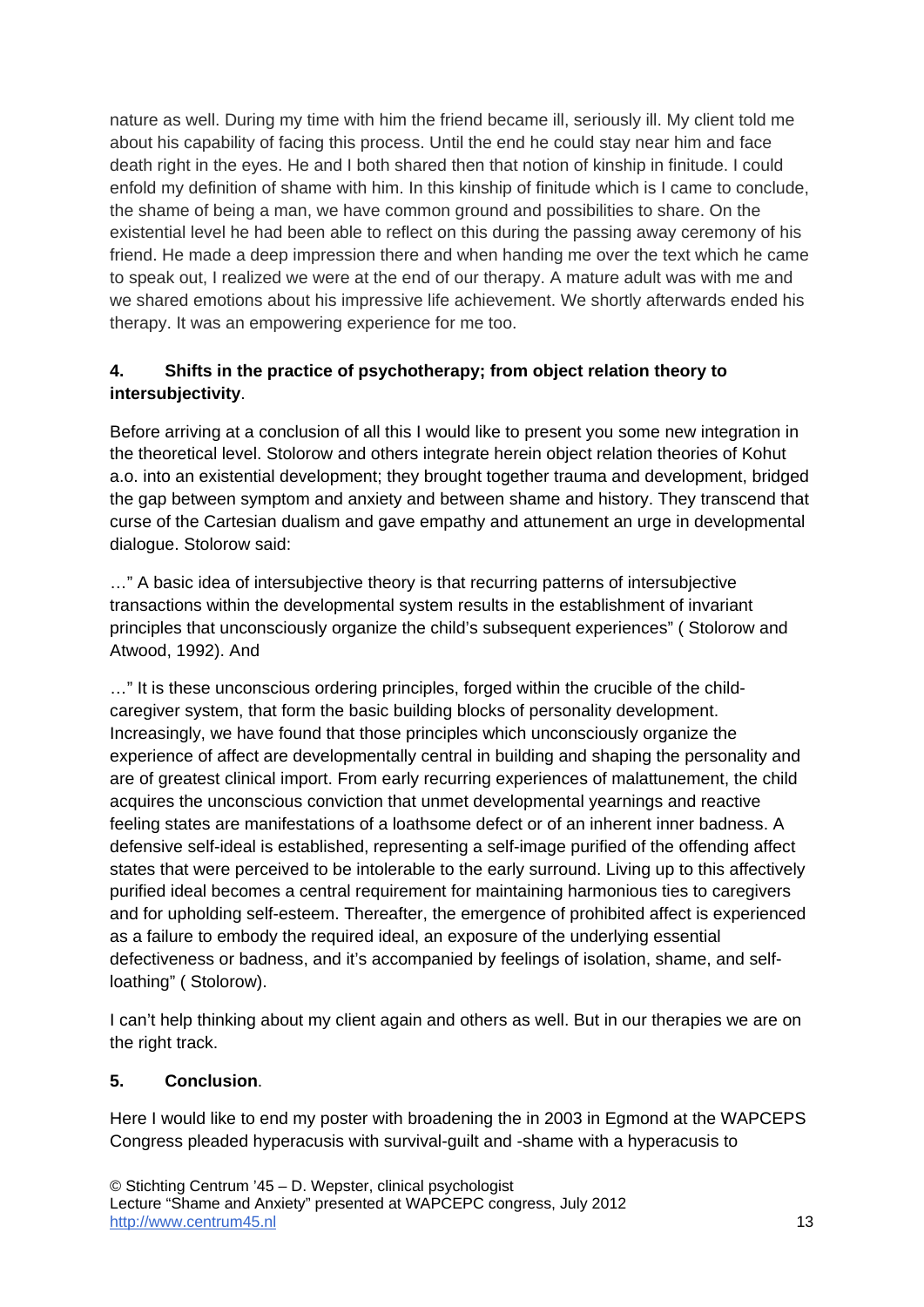existential shame-anxiety in the tradition of intersubjective psychoanalysis, in which empathy and attunement are bridging the gaps between subjects. In the vignette we saw how the long-lasting malattunement to anxiety and shame grew to an attitude of non- attachment; we saw how a false self was the result of his personality development and how my client has fallen into feeling traps and self-enforcing self-loathing again and again. The struggle to get out of it after 60 years of inner isolation did succeed. By an almost unconditional positive regard to feelings of shame and anxiety, in directly addressing these valuable and positive emotions with signal value from my side, my client could get finally into congruence of experiencing and self-presentation. After long years of therapy in which only the symptom level of anxiety was comprehended, we could reconnect his life history to his inner feelings. We could break with that empirical way of thinking in symptoms of disorders and do justice to the deeper existential dimension of his life by connecting the diaries of his father and his fragmented anxiety filled life. We could reflect on his post traumatic life. Shame and death anxiety did as experiences appear as empowering our kinship in finitude… in trauma therapy and I think ipso facto in everyday dialogue as well. It should be taken into DSM 6 as central emotions with signal value. In therapies attention to both emotions is a must and they, together, will guarantee a kind of sufficient and necessary condition of personality growth a la Carl Rogers. Intersubjective psychoanalysis and experiential psychotherapy are getting close and are a good fit in experiential minded trauma therapy.

Thank you for your attention.

*Drs. D. Wepster, clinical psychologist in the outpatients' clinic of Stichting Centrum '45 can be reached via email at d.wepster@centrum45.nl*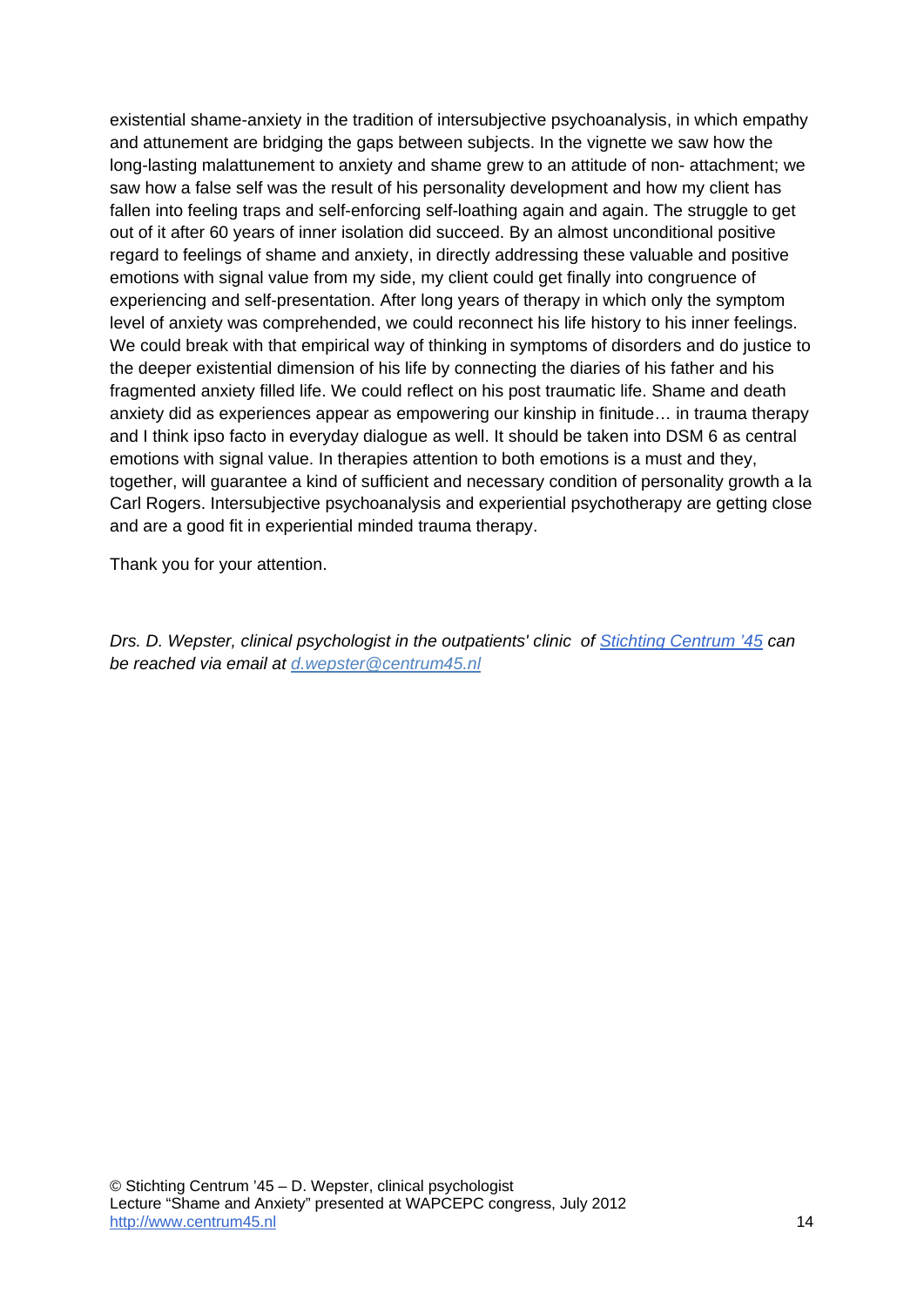### *Bibliography*:

A. de Swaan: *de Draagbare de Swaan*, Amsterdam, Prometheus, 1999, p. 48.

G. Glas: *Angst*; Uitgeverij Boom, Amsterdam, 2001, p. 46.

H. Vuijsje: *The passing away of the shame about the war*; NRC Handelsblad, 4-5-2012, p.18.

T. J. Scheff; and S. M. Retzinger, scheme from *Emotions and Violence: Shame and Rage in Destructive Conflicts.* a.o. in *The American Journal of Sociology*, Vol. 98, No. 3 (Nov., 1992), pp. 664- 666. Also Scheff en Retzinger in www.sociology.org/content/vol003.001/scheff.html

J. Herman, M. D., *Shattered Shame States and their Repair*, The John Bowlby Memorial Lecture, Saturday March 10, 2007. Source: www.shamesymposium.org/papers/zarem.htm

I. Yalom in *Existential therapy,* Copyright 1980 Yalom Family trust, Library of Congress Catalog in in Publication Data. P.279, p. 285.

D. Wepster: [Shame and Respect at the WAPCEPC of July 2010](http://www.centrum45.nl/assets/Image/CONT/L/lezing_dirk_wepster_shame_and_respect_wapcepc_juli_2010_rome.pdf) 

D. Wepster: [Countertransference and Empathy](http://www.centrum45.nl/assets/Image/CONT/L/lezing_on_countertransference_and_empathy.pdf) at the 6th World Conference for Person-Centered and Experiential Psychotherapy and Counselling (PCE conference) Egmond, Netherlands, July 2003

L. Agosta on [Empathy and Intersubjectivity](http://empathyinthecontextofphilosophy.files.wordpress.com/2010/01/empathyintersubjectivitybyagosta.pdf) 

A. Morrison, & R. Stolorow. (1997). *Shame, narcissism, and intersubjectivity*. In *The Widening Scope of Shame*, ed. M. Lansky & A. Morrison. Hillsdale, NJ: The Analytic Press, pp. 63-87.

R. Janoff-Bulman, *Shattered Assumptions*, The Free Press, New York, (1992).

G. Agamben, *Stanzas: Word and Phantasm in Western Culture* [1977], translated by Ronald L. Martinez [Minneapolis: U of Minnesota P, 2002], p. 84.

G. Agamben: *Remnants of Auschwitz: The Witness and the Archive* [1998], trans. Daniel Heller-Roazen [New York: Zone Books, 1999] p. 104.

E. Levinas: *On Escape*, Stanford University Press, Stanford, California, Translated into English by Bettina Bergo. Translated from: De l' évasion, 2003.

#### http://www.dsm5.com

G. H.Seidler: *In Others' Eyes: An Analysis of shame,* Translated by *Andrew Jenkins*. Madison, ct: International Universities Press, 2000

J. Goudsblom, (1995). *De functies van Schaamte*. De Gids, 158, 333-339.

L. Wurmser, *The Mask of Shame,* Johns Hopkin Press, 1981, republished 1994, Jason Aronson. 080182527X, p. 32 – 59.

[A. Budden The role of shame in posttraumatic stress disorder: A proposal for a socio-emotional model](http://ucsd.academia.edu/AshwinBudden/Papers/127235/The_role_of_shame_in_posttraumatic_stress_disorder_A_proposal_for_a_socio-emotional_model_for_DSM-V)  for DSM-V; Social Science & Medicine 69 ( 2009), 1032- 1039.

© Stichting Centrum '45 – D. Wepster, clinical psychologist Lecture "Shame and Anxiety" presented at WAPCEPC congress, July 2012 http://www.centrum45.nl 15